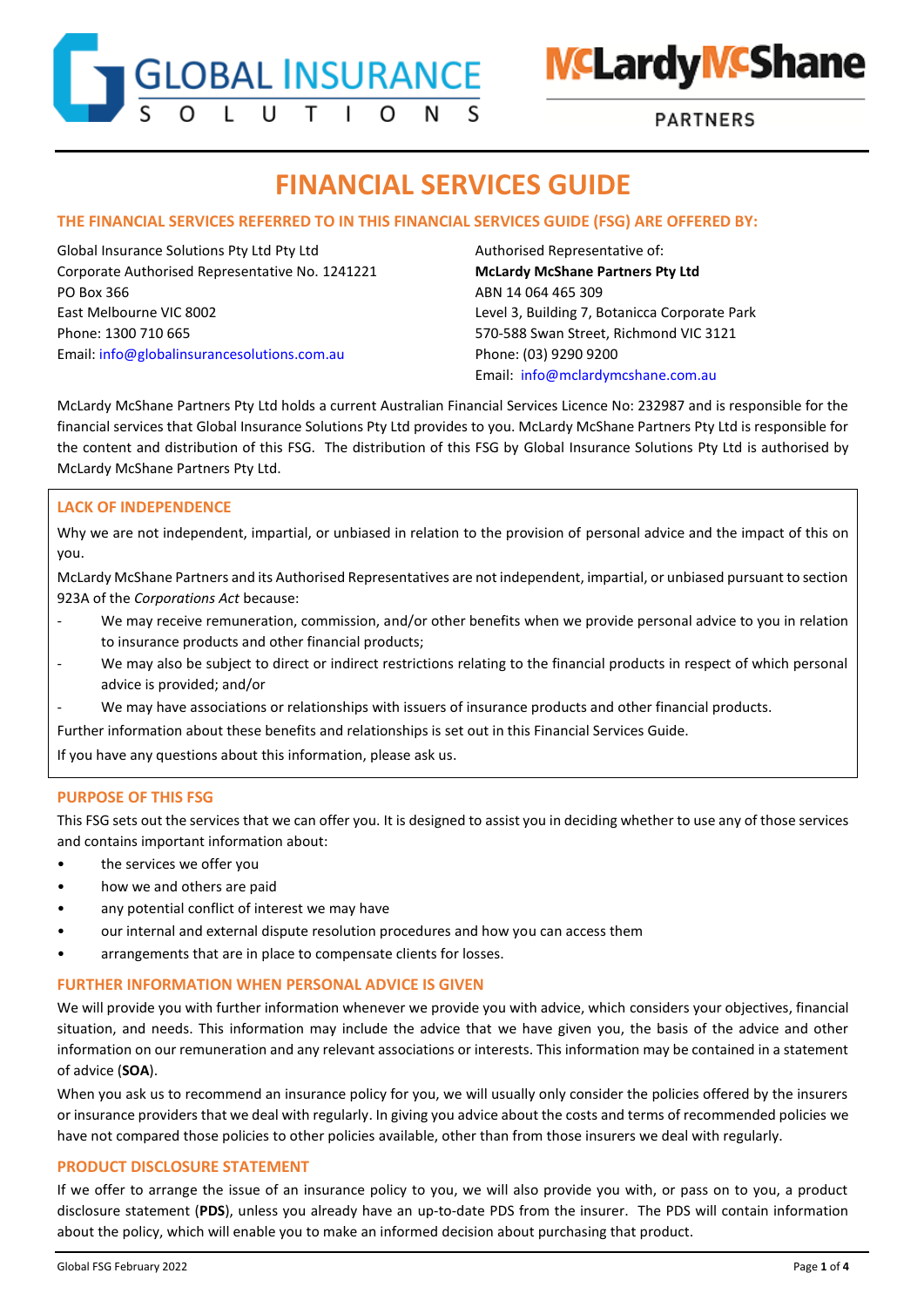**NCLardy NCShane** 

**PARTNERS** 

# **GLOBAL INSURANCE**

# **FROM WHEN DOES THIS FSG APPLY?**

This FSG applies from 7 February 2022 and remains valid unless a further FSG is issued to replace it. We may give you a supplementary FSG. It will not replace this FSG but will cover services not covered by this FSG.

# **HOW CAN I INSTRUCT YOU?**

You can contact us to give us instructions by post, phone, fax or email on the contact number or details mentioned on page 1 of this FSG.

# **WHO IS RESPONSIBLE FOR THE FINANCIAL SERVICES PROVIDED?**

McLardy McShane Partners Pty Ltd is responsible for the financial services that will be provided to you, or through you to your family members, including the distribution of this FSG.

The contact details for McLardy McShane Partners Pty Ltd on page 1 of this FSG.

# **WHAT KINDS OF FINANCIAL SERVICES ARE YOU AUTHORISED TO PROVIDE TO ME AND WHAT KINDS OF FINANCIAL PRODUCT/S DO THOSE SERVICES RELATE TO?**

Global Insurance Solutions Pty Ltd is authorised to advise and deal in general insurance products to wholesale and/or retail clients under McLardy McShane Partners Pty Ltd's Australian Financial Service Licence. We will do this on your behalf as your broker unless we tell you otherwise.

Sometimes we will act under a binder or agency McLardy McShane Partners Pty Ltd has from an insurer. When we act under a binder or agency, we will be acting as the agent of the insurer. This means that we represent and act for the insurer, not for you. We will tell you when we act under a binder or agency to arrange your insurance or advise you about your insurance needs.

#### **RETAIL CLIENTS**

Under the Corporations Act 2001 (the Act) Retail Clients are provided with additional protection from other clients. The Act defines Retail Clients as: Individuals or a manufacturing business employing less than 100 people or any other business employing less than 20 people and that are purchasing the following types of insurance covers: Motor vehicle, home building, contents, personal and domestic, sickness/accident/travel, consumer credit and other classes as prescribed by regulations. Some of the information in this FSG only applies to Retail Clients and it is important that you understand if you are covered by the additional protection provided.

### **WILL I RECEIVE TAILORED ADVICE?**

Maybe not in all cases. However, we may need information about your personal objectives, details of your current financial situation and any relevant information, so that we can arrange insurance policies for you, or to give you advice about your insurance needs. We will ask you for the details that we need to know.

In some cases, we will not ask for any of this information. If we do not ask, or if you do not give us all the information we ask for, any advice you receive may not be appropriate to your needs, objectives, and financial situation.

You should read the warnings contained in any SOA, or any other warnings that we give you, carefully before making any decision about an insurance policy.

Where we provide you with advice about your insurance arrangements, that advice is current at the time that we give it. We will review your insurance arrangements when you inform us about changes in your circumstances, or upon renewal of your insurances.

### **CONTRACTUAL LIABILITY AND YOUR INSURANCE COVER**

Many commercial or business contracts contain clauses dealing with your liability (including indemnities or hold harmless clauses). Such clauses may entitle your insurers to reduce cover, or in some cases, refuse to indemnify you at all. You should seek legal advice before signing and accepting contracts. You should inform us of any clauses of this nature before you enter into them.

#### **WHAT INFORMATION DO YOU MAINTAIN IN MY FILE AND CAN I EXAMINE MY FILE?**

McLardy McShane Partners Pty Ltd maintains a record of your personal profile, including details of insurance policies that we arrange for you. McLardy McShane Partners Pty Ltd may also maintain records of any recommendations or advice given to you.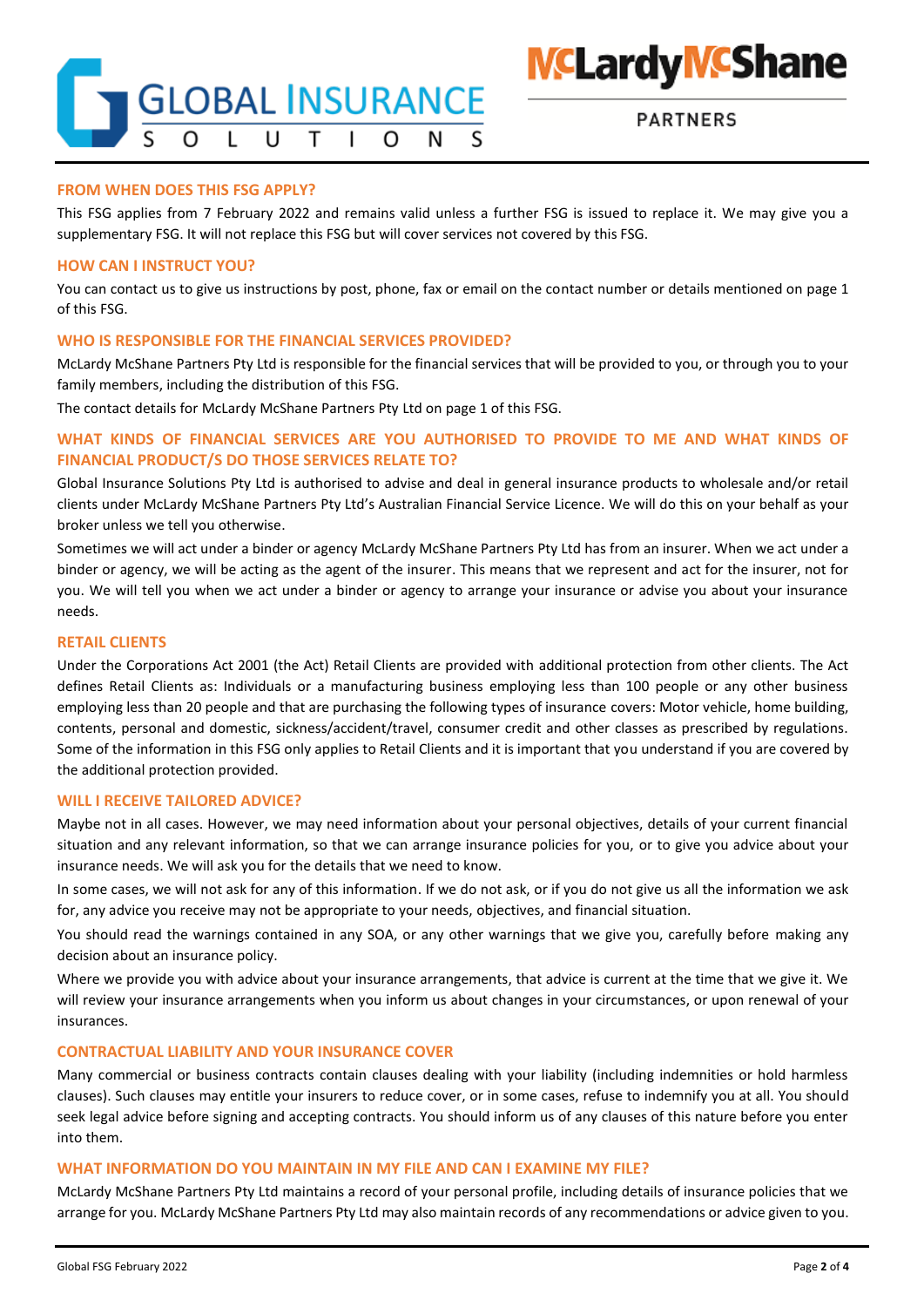



**NCLardy NCShane** 

McLardy McShane Partners Pty Ltd will retain this FSG and any other FSG given to you as well as any SOA or PDS that we give or pass on to you for the period required by law.

McLardy McShane Partners Pty Ltd is and we are committed to implementing and promoting a privacy policy, which will ensure the privacy and security of your personal information. A copy of our privacy policy is available on request.

If you wish to look at your file, please ask us and we will arrange for you to do so.

#### **HOW WILL I PAY FOR THE SERVICES PROVIDED?**

Payment for the services we provide you are payable directly to McLardy McShane Partners Pty Ltd. For each insurance product, the insurer will charge a premium that includes any relevant taxes, charges, and levies. McLardy McShane Partners Pty Ltd often receive a payment based on a percentage of this premium (excluding relevant taxes, charges, and levies) called commission, which is paid to McLardy McShane Partners Pty Ltd by the insurers. In some cases, you will also be charged a fee. These will all be shown on the invoice that is sent to you.

You can choose to pay for our services by any of the payment methods set out in the invoice. You are required to pay McLardy McShane Partners Pty Ltd within the time set out on the invoice.

If there is a refund or reduction of your premium as a result of a cancellation or alteration to a policy or based on a term of your policy (such as a premium adjustment provision), we will retain any fee we have charged you. We will also retain commission depending on our arrangements with the insurer or charge you a cancellation fee equal to the reduction in commission.

When you pay us your premium it will be banked into McLardy McShane Partners Pty Ltd's trust account. McLardy McShane Partners Pty Ltd will retain the commission from the premium you pay us and remit the balance to the insurer in accordance with McLardy McShane Partners Pty Ltd 's arrangements with the insurer. McLardy McShane Partners Pty Ltd will earn interest on the premium while it is in their trust account or McLardy McShane Partners Pty Ltd may invest the premium and earn a return. McLardy McShane Partners Pty Ltd will retain any interest or return on investment earned on the premium.

#### **HOW ARE ANY COMMISSIONS, FEES OR OTHER BENEFITS CALCULATED FOR PROVIDING FINANCIAL SERVICES?**

McLardy McShane Partners Pty Ltd 's commission will be calculated based on the following formula: **X = Y% x P**  In this formula:

X = McLardy McShane Partners Pty Ltd 's commission

Y% = the percentage commission paid to McLardy McShane Partners Pty Ltd by the insurer.

McLardy McShane Partners Pty Ltd 's commission varies between 0 and 35%.

P = the amount you pay for any insurance policy (less any government fees or charges included in that amount).

Global Insurance Solutions Pty Ltd will receive 95% of McLardy McShane Partners Pty Ltd 's commission.

Global Insurance Solutions Pty Ltd may charge a fee for service as well as, or instead of commission. The fee charged will depend on the complexity and level advice sought and provided, and the time spent on your insurance needs. The fee will be shown on the invoice that we send to you.

Occasionally we pay commissions, fees or benefits to others who refer you to us or refer us to an insurer. If we do, we will pay commissions to those people out of our commission or fees (not in addition to those amounts), in the range of 0% to 50%.

Our employees that will assist you with your insurance needs will be paid a market salary. They may receive bonuses payable based on performance criteria.

If we give you personal advice, we will inform you of any fees, commission, or other payments we, our associates or anyone referring you to us (or us to any insurer) will receive in relation to the policies that are the subject of the advice.

See below for information on the Steadfast association and commission.

#### **DO YOU HAVE ANY RELATIONSHIPS OR ASSOCIATIONS WITH THE INSURERS WHO ISSUE THE INSURANCE POLICIES OR ANY OTHER MATERIAL RELATIONSHIPS?**

McLardy McShane Partners Pty Ltd is a Steadfast Group Limited (**Steadfast**) Network Broker. As a Steadfast Network Broker, McLardy McShane Partners Pty Ltd has access to member services including model operating and compliance tools, procedures, manuals, and training, legal, technical, HR, contractual liability advice and assistance, group insurance arrangements, product comparison and placement support, claims support, group purchasing arrangements and broker